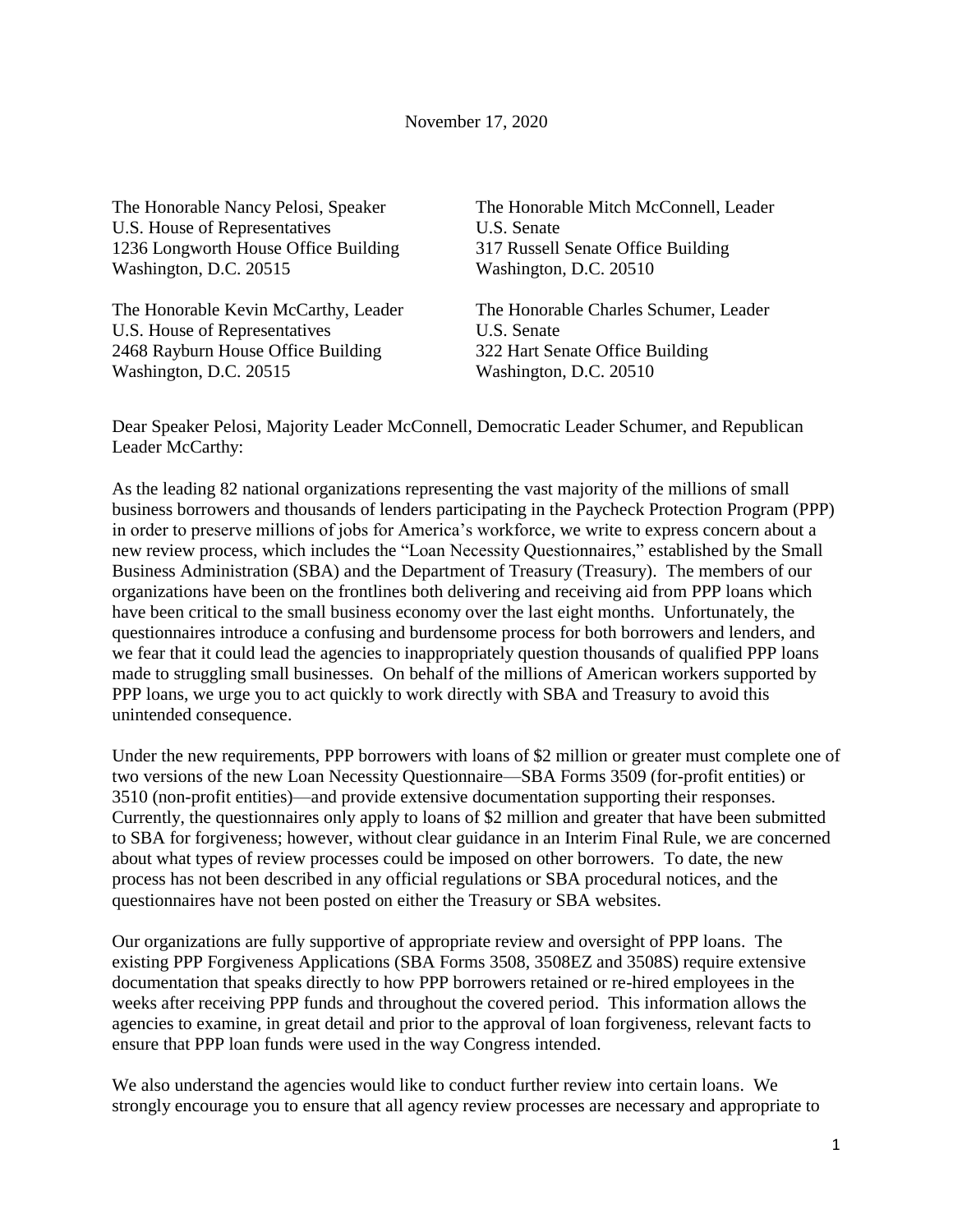avoid undue burden on borrowers and lenders, possible bias and subjectivity, or concerning departures from requirements borrowers and lenders understood from the statute and original implementing guidance. We do not believe that the information collection sought by the new Loan Necessity Questionnaires achieves this appropriate balance.

# *The CARES Act Requirements Related to Borrower Good Faith Certifications*

When Congress created PPP loans, borrowers and lenders understood that a small business that met various eligibility criteria would also be required to make a "good faith certification" of need for the loan at the time of the loan application. Specifically, the CARES Act calls for an eligible recipient to certify that the "uncertainty of current economic conditions makes necessary the loan request to support the ongoing operations of the eligible recipient." The statute did not define the words "uncertainty" or "necessary" and did not provide standards by which to measure compliance, nor have those terms ever been defined in subsequent implementing guidance by the agencies.

Both borrowers and lenders understood that the goal of the program as enacted by Congress was to encourage small businesses to retain their employees in order to avoid sending millions of workers to unemployment lines because of circumstances related to the pandemic which were beyond their control. With this goal in mind, the certification was intended to permit a borrower to self-assess its need for a PPP loan based on the economic uncertainty it was aware of *at the time of its loan application*. With no way to predict how long business closures would last or quantify potential losses their business might suffer, borrowers were directed to make their own good faith determination whether the loan was necessary to maintain operations and continue paying their employees, rather than take the precautionary steps that the uncertain circumstances may have otherwise encouraged them do, such as furloughing employees.

# *Policy Concerns with the Questionnaires—Misplaced Timing & Reliance on Data Unrelated to Program Requirements*

While subsequent agency guidance as far back as April announced the agencies' intent to conduct automatic reviews on all loans \$2 million and greater, neither borrowers nor lenders could have anticipated the approach now laid out in the Loan Necessity Questionnaires.

Language included on the forms notifies lenders and borrowers that the "information collected will be used to inform SBA's review of [the borrower's] good faith certification" described above. The form goes on to specify that "Failure to complete the form and provide the required supporting documents may result in SBA's determination" that the PPP loan, the loan amount, or any applicable forgiveness is "ineligible." While the questionnaire states that receiving "this form does not mean that SBA is challenging that certification," the types of questions included and the implications that can be drawn from them raise concerns regarding the potential direction of an agency review.

The questionnaire presents two fundamental policy concerns: a focus on the wrong timeframe during which need for the PPP loan must be assessed and an apparent reliance on assessing the good faith certification based on information unrelated to what the borrower was asked to consider. The questionnaire requests metrics, narratives, and documentation that all paint a picture of whether the borrower has been successful or has been struggling throughout the pandemic. Specifically, questions seek gross revenue comparisons between 2020Q2 and 2019Q2, specific start and end dates of any state or local shutdown orders that have occurred during the pandemic, any cash outlays for any business alterations due to closures since March, and a detailed assessment of a borrower's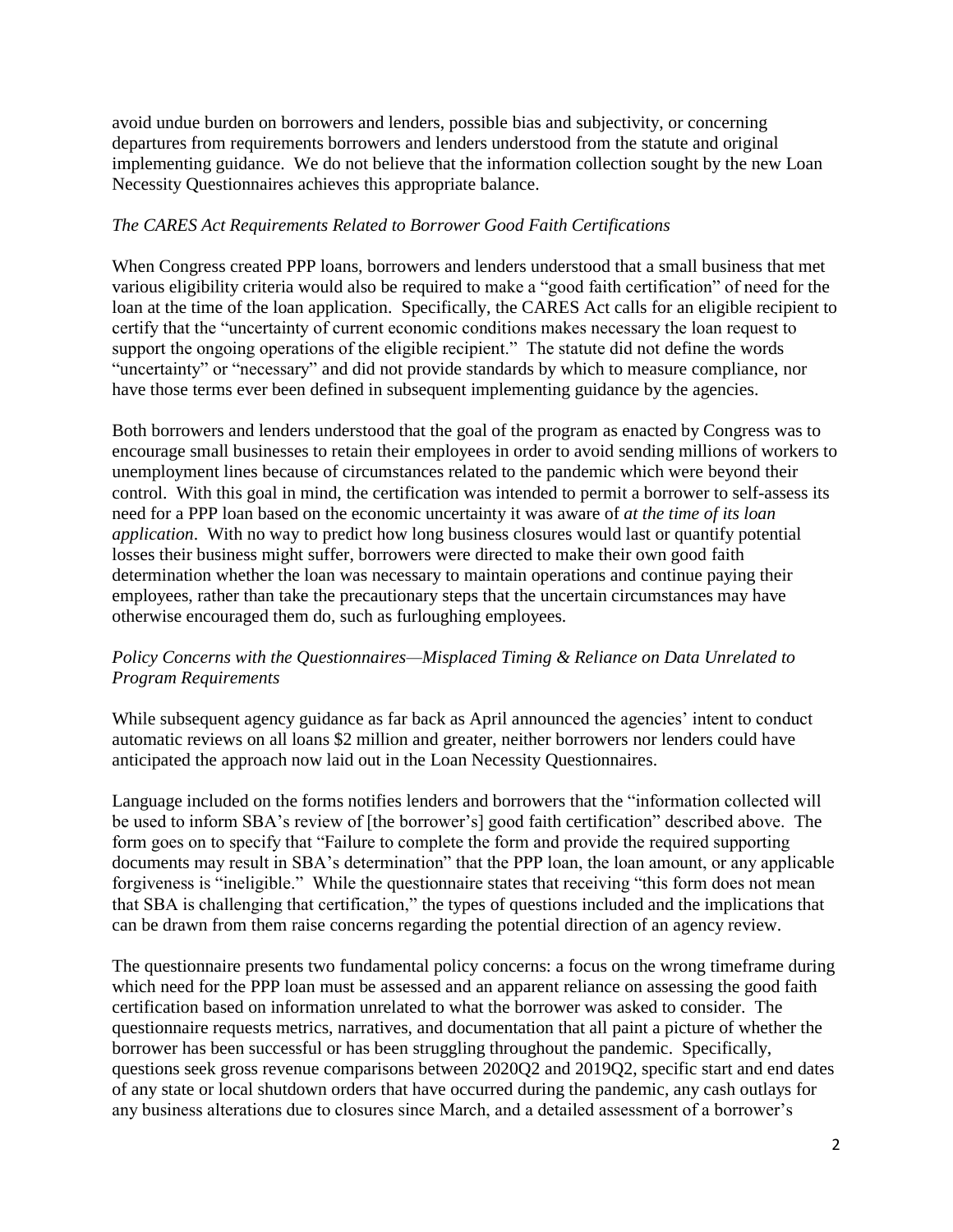financial standing since March through current bank statements and other data. These questions focus on the wrong timeframe. The borrower was asked to certify in good faith that economic uncertainty made the loan necessary *at the time of the borrower's application for the loan*. The law required that the borrower self-assess to the best of its ability with the information it had *at the time*. Any circumstances that happened after the certification was made and throughout the pandemic should have no bearing on evaluating the borrower's good faith statement at the time it made the certification.

In addition, questions regarding current liquidity information and revenue data during the weeks and months after the good faith attestation of need require reporting outside the scope of evaluating a borrower's attestation. We are also surprised at inquiries that could veer into the personal finances of small business owners, even seeking exact dollar amounts of all cash on hand with supporting documentation. The CARES Act did not include a means-based test, revenue reduction test, liquidity test, or any other metric to assess financial standing in order to assign prioritization of PPP loans to certain borrowers over others. To the contrary, Congress explicitly directed that the requirement in other SBA loan programs that the borrower be unable to obtain credit elsewhere shall not apply to PPP loans. While Congress has since introduced numerous legislative proposals that could introduce liquidity or revenue-based assessments in a future extension or second round of PPP lending, per the existing statute those considerations are inapplicable and inappropriate as it relates to the forgiveness of any currently outstanding PPP loan.

Requiring submission of revenue and liquidity data appears to signal a bias against PPP borrowers that managed to survive or remain profitable despite the COVID-19 pandemic. For many borrowers, it was the PPP loan that provided the means by which they could withstand the economic uncertainty they were facing. PPP loan requirements directed PPP borrowers to use the majority of loan funds to keep employees on their payrolls, giving them the ability to direct other available liquidity or revenue to other aspects of the ongoing operations of their business. If a PPP borrower emerges from the pandemic reporting steady or increased revenue with healthy liquidity and continuing employment, for that borrower and its employees, the program was successful in meeting its goal to help sustain the economy. We are worried that the questionnaire implies conclusions in the opposite direction.

There are other elements of the questionnaire that require data that should not have any bearing on evaluating a borrower's good-faith attestation of uncertain economic conditions that necessitate a PPP loan to maintain operations, and we are concerned that the borrower's answers may lead to a misinformed analysis by the agencies. Some of these examples include statements that focus on whether closures or changes in operations were either mandatory or voluntary, and details on which governmental jurisdiction mandated the closures. These and many others should not correlate to a borrower's up-front attestation of need for a PPP loan. And most concerning, there has not been any direction or explanation of how the answers to any of the questions will be viewed or interpreted by SBA.

# *Process Burden on Borrowers & Lenders*

Both borrowers and lenders also have concerns relating to the burden the new review process presents. Based on instructions compiled from the questionnaires and a SBA letter to lenders transmitted through the PPP Loan Forgiveness Portal, program participants learn that: lenders have 5 days from receipt of the letter to notify borrowers of SBA's new review process, including the obligation to complete the questionnaire; borrowers have 10 days from the time of receipt of notice from the lender to complete the questionnaire; and lenders then have 5 days after receiving the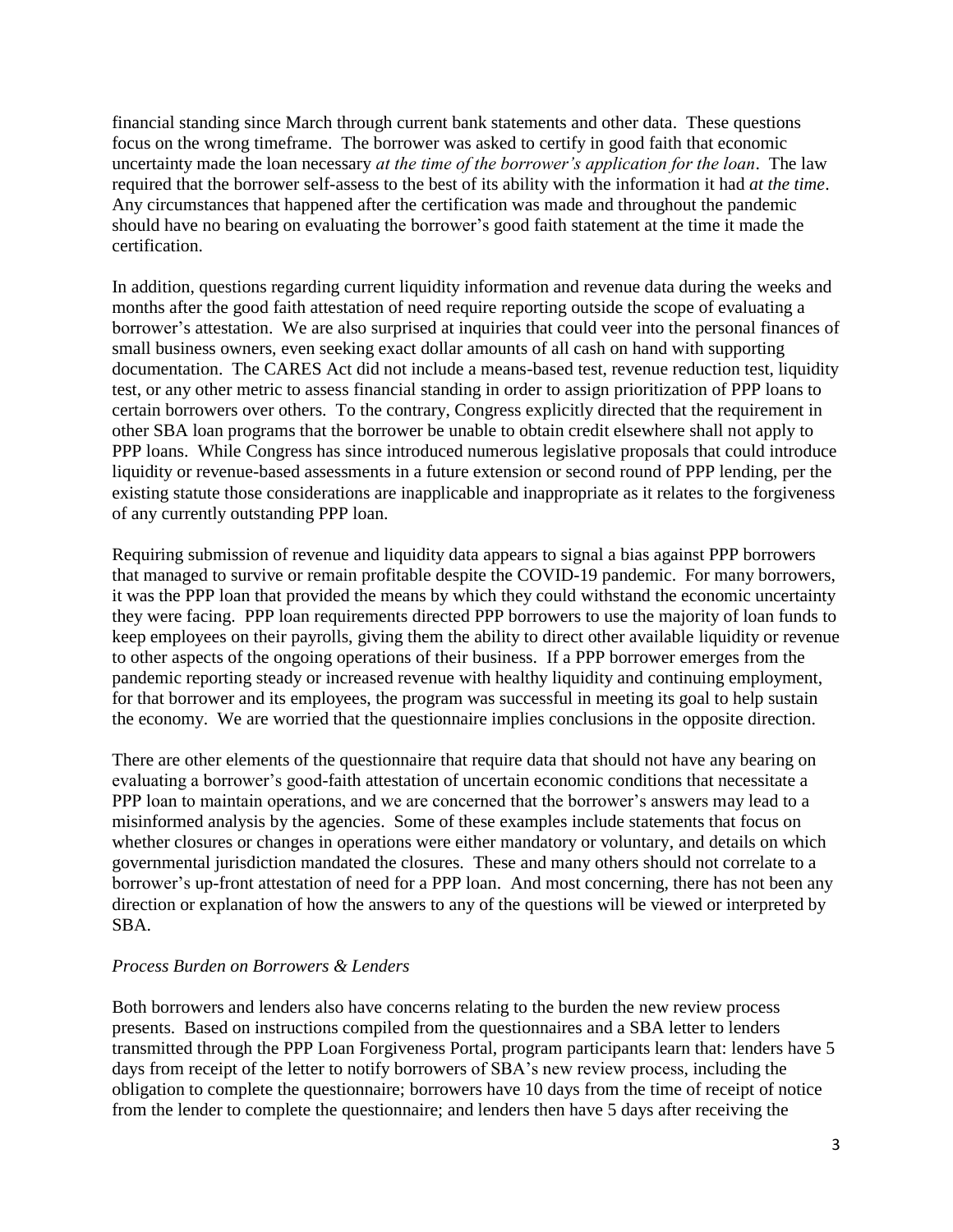completed forms to upload them to the PPP Forgiveness Platform "and separately input [borrower] responses to each question into the web form available in the platform." These deadlines are impractical and compliance by borrowers and lenders would be virtually impossible in most cases. The nine-page questionnaire demands a level and type of reporting never previously required from borrowers by statute or in in any process in PPP lending thus far. Based on conversations with PPP borrowers, we believe the agencies' estimate that borrowers would need 90 minutes to complete the paperwork substantially understates the actual burden presented by the forms.

Furthermore, the SBA letter to lenders referenced above informs lenders of additional borrower and lender documentation requirements which are not disclosed on the questionnaire and must also be submitted to SBA. Of note, the lender is asked to provide a written notice to the borrower requiring the borrower to submit to the lender documentation that the original Forgiveness Application characterized as "Documentation that Each Borrower Must Maintain but is Not Required to Submit." Borrowers and lenders were not aware until now that this extensive document production must be submitted to the agency, further increasing the paperwork burden on borrowers and lenders.

Reliance on lenders to perform these new functions raises liability concerns regarding any errors made when entering information and also where lenders would stand if a borrower refuses to complete the questionnaire. Private-sector lending partners want to continue to be helpful and ultimately support borrowers, but this new process places them in the uncomfortable position of trying to help their customers through a process that they themselves do not understand.

# *Recommendation for an Appropriate Approach*

l

If the agencies want to inquire further into the necessity or suitability of a PPP loan for certain categories of eligible small businesses, we recommend that a better approach would be to ask the borrower to provide a narrative statement with any documentation the borrower believes appropriate to support the basis for its good faith certification that the uncertainty in economic conditions made the PPP loan necessary to support the ongoing operations of the business. This approach would satisfy commitments made by the agencies to review certain loans beyond the Forgiveness Application, but would not impose major changes to PPP criteria in an after the fact manner that could penalize small businesses that played by the rules. Most importantly, this simple, understandable narrative format would honor what was required of borrowers by the CARES Act.

We would also recommend that Congress encourage the agencies to temporarily suspend use of these questionnaires while we collectively address these issues and work together toward a better solution. This seems especially helpful considering that SBA is currently soliciting public comment through November 25 to determine "whether the collection of information is necessary,"<sup>1</sup> and the best approach to do so if deemed necessary. A temporary suspension could help avoid increasing borrower and lender confusion and concern as they attempt to comply with the process while simultaneously providing feedback on it. This action should fit well within SBA's existing plans to be responsive to stakeholder feedback collected during the comment period.

Please be aware that we are concurrently communicating these recommendations to the agencies.

<sup>1</sup> https://www.federalregister.gov/documents/2020/10/26/2020-23594/reporting-and-recordkeepingrequirements-under-omb-review#h-8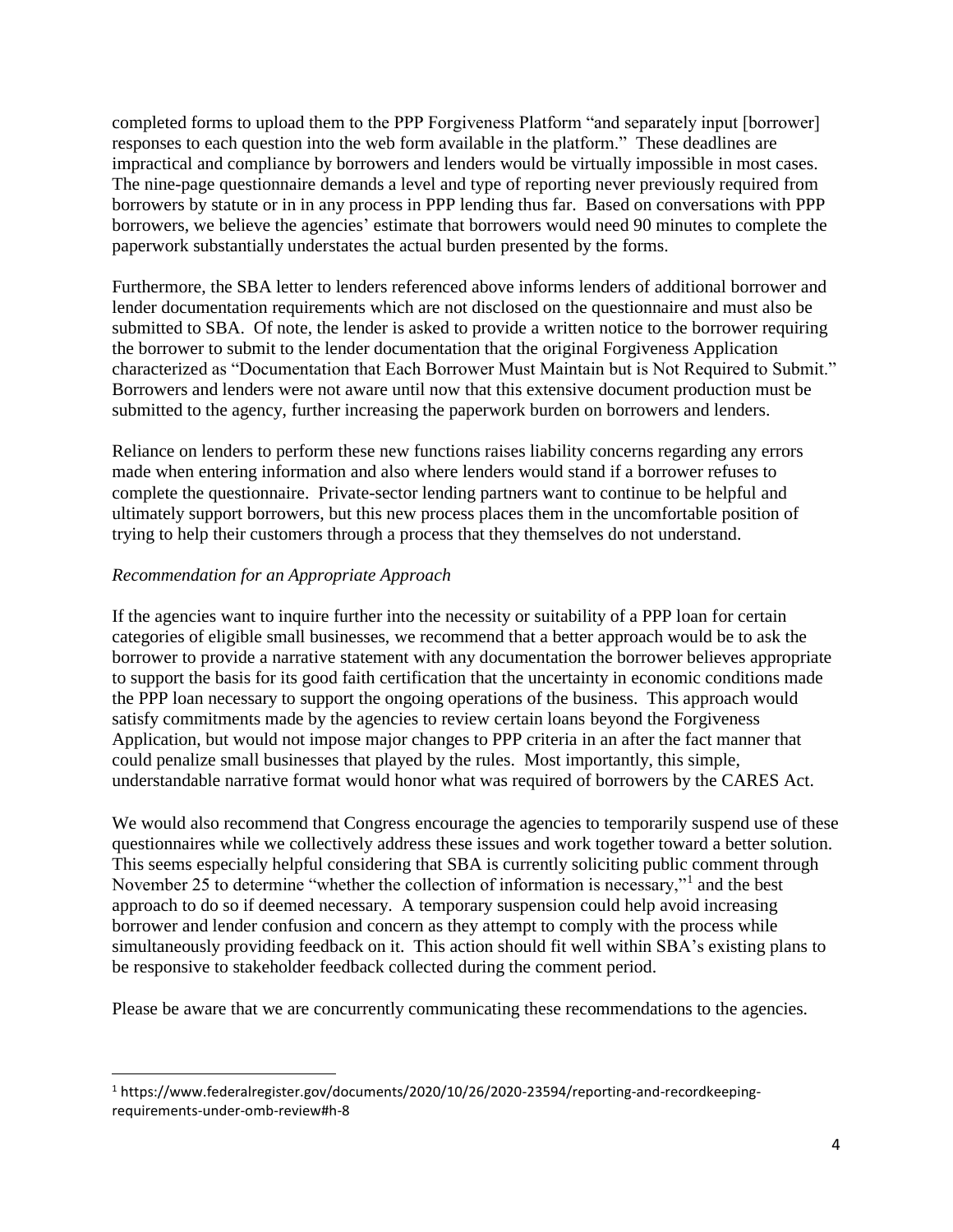As the organizations that represent millions of PPP participants who want to see this critical program succeed, we have very real concerns that the PPP would not serve America's needs in the way that was envisioned if the issues related to these questionnaires are not addressed. Going forward, with respect to any proposal to extend PPP lending or establish a similar program, our members are worried that these new agency review procedures could chill the appetites of small businesses and lenders to participate, an outcome that we all would like to avoid.

We urge you to work with the agencies to promptly address the issues that we have identified related to the Loan Necessity Questionnaire process without waiting for legislative negotiations regarding any potential new recovery package. We appreciate the critical and monumental role that both Congress and the agencies play in implementing and overseeing PPP lending, and our organizations and the members that we represent look forward to working with you and the agencies to address these issues.

Sincerely,

American Bakers Association American Bankers Association American Council of Engineering Companies American Financial Services Association American Frozen Food Institute American Hotel & Lodging Association American Institute of CPAs American International Automobile Dealers Association American Lighting Association American Mold Builders Association American Road & Transportation Builders Association American Society of Association Executives American Staffing Association America's SBDC Asian American Hotel Owners Association Associated Builders and Contractors Associated Equipment Distributors Associated General Contractors of America Bank Policy Institute Community Development Bankers Association Construction Industry Round Table Consumer Bankers Association Convenience Distribution Association Credit Union National Association Farm Credit Council Financial Executives International Foodservice Equipment Distributors Association Gases and Welding Distributors Association Glass Packaging Institute Global Business Travel Association Heating, Air-conditioning & Refrigeration Distributors International Independent Community Bankers of America Independent Electrical Contractors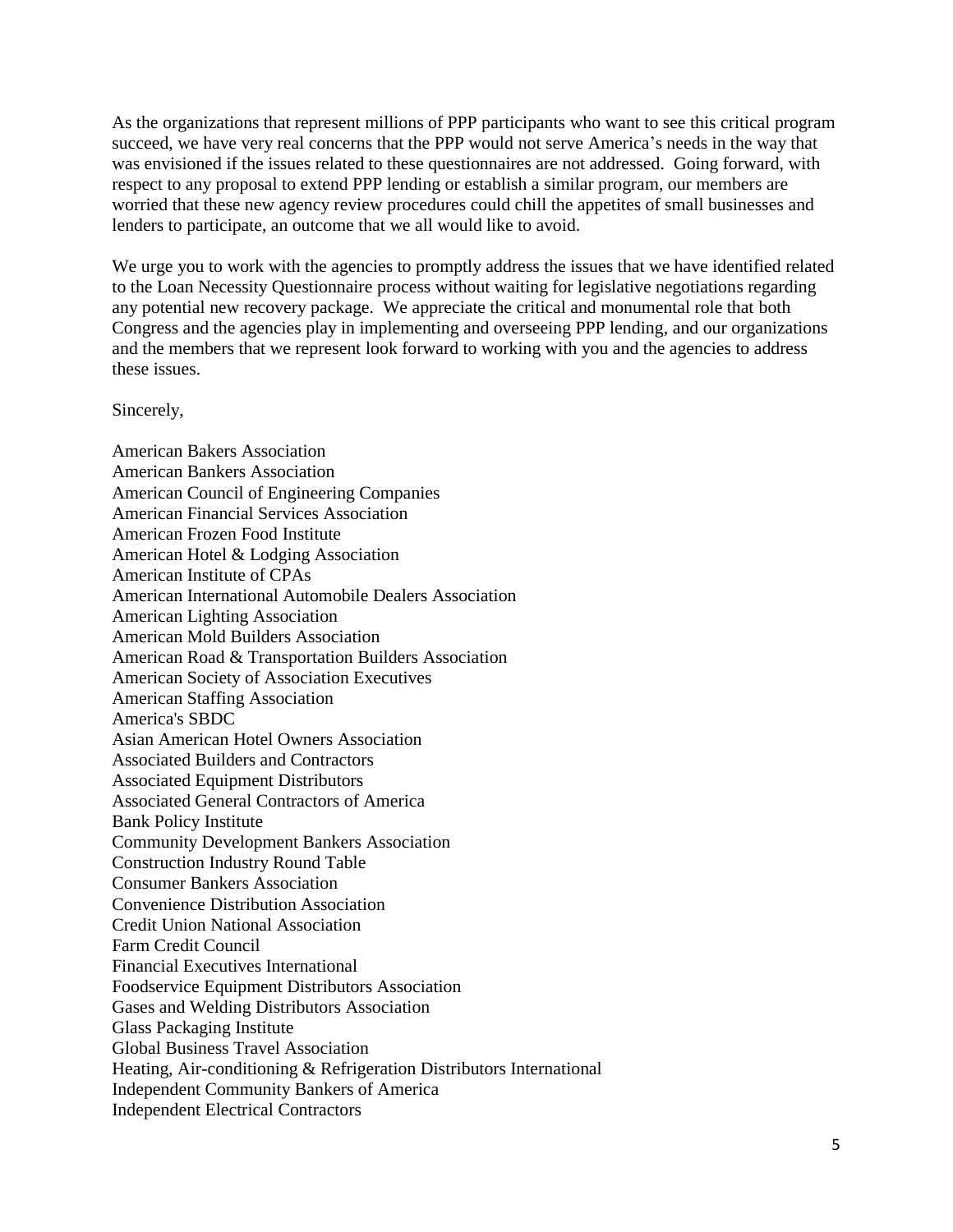Independent Insurance Agents & Brokers of America Industrial Fasteners Institute Institute of Scrap Recycling Industries, Inc. International Association of Movers International Council of Shopping Centers International Dairy Foods Association International Foodservice Distributors Association International Franchise Association Mortgage Bankers Association National Association of Federally -Insured Credit Unions National Association of Government Guaranteed Lenders National Association of Home Builders National Association of Manufacturers National Association of Wholesaler -Distributors National Bankers Association National Community Pharmacists Association National Cooperative Business Association CLUSA National Council of Farmer Cooperatives National Electrical Contractors Association National Fastener Distributors Association National Funeral Directors Association National Marine Distributors Association, Inc. National Marine Manufacturers Association National Mining Association National Ready Mixed Concrete Association National Restaurant Association National Roofing Contractors Association National Small Business Association National Tooling and Machining Association National Wild Turkey Federation NFIB North American Association of Food Equipment Manufacturers North American Die Casting Association Outdoor Power Equipment and Engine Service Association, Inc. Precision Machined Products Association Precision Metalforming Association Professional Beauty Association Project Management Institute S Corporation Association Small Business & Entrepreneurship Council Small Business Investor Alliance Society of Collision Repair Specialists Southeastern Lumber Manufacturers Association Specialty Equipment Market Association The Metals Service Center Institute Tile Roofing Industry Alliance Tire Industry Association U.S. Chamber of Commerce Wine & Spirits Wholesalers of America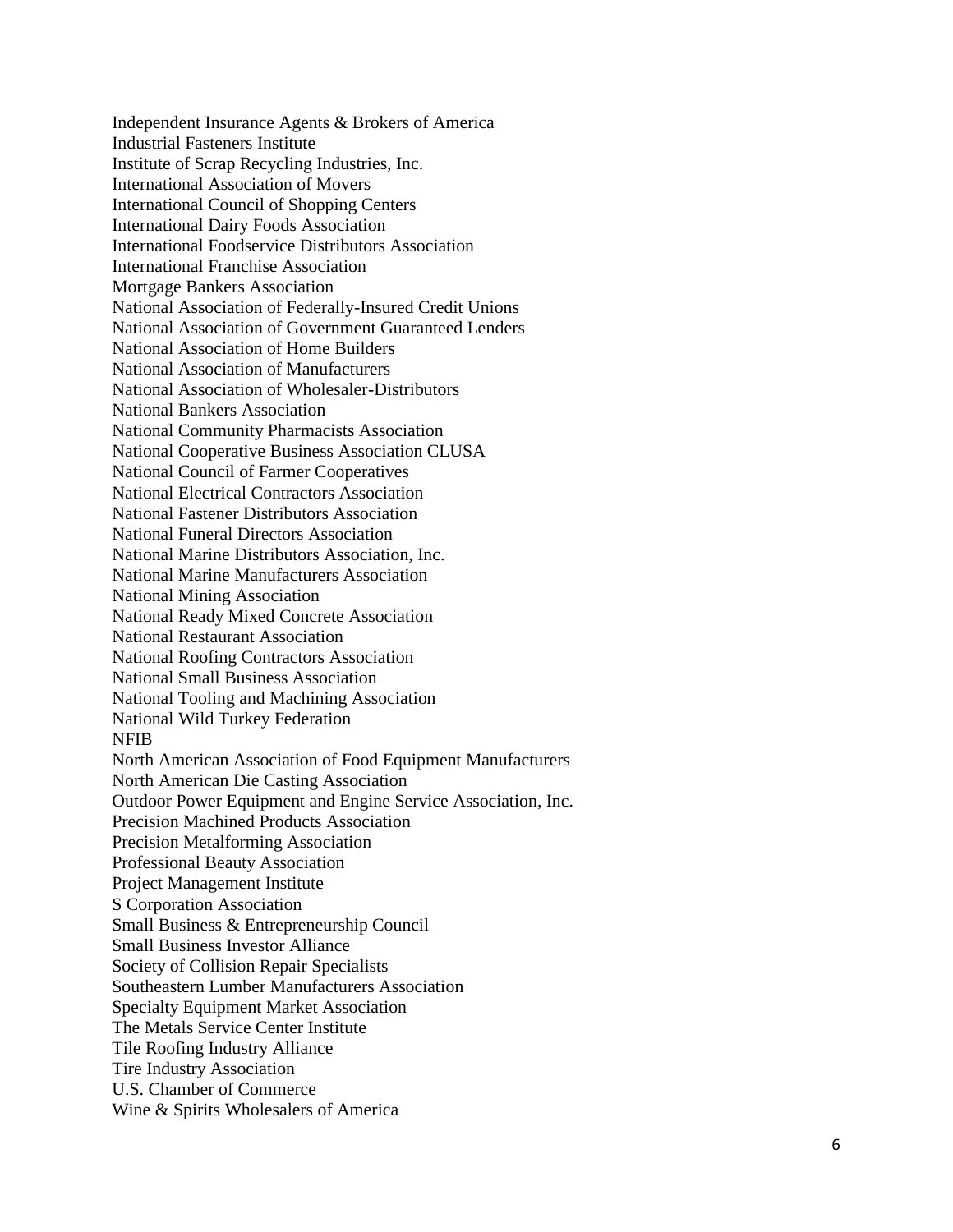cc: The Honorable Sherrod Brown The Honorable Ben Cardin The Honorable Steve Chabot The Honorable Mike Crapo The Honorable Patrick McHenry The Honorable Marco Rubio The Honorable Nydia Velázquez The Honorable Maxine Waters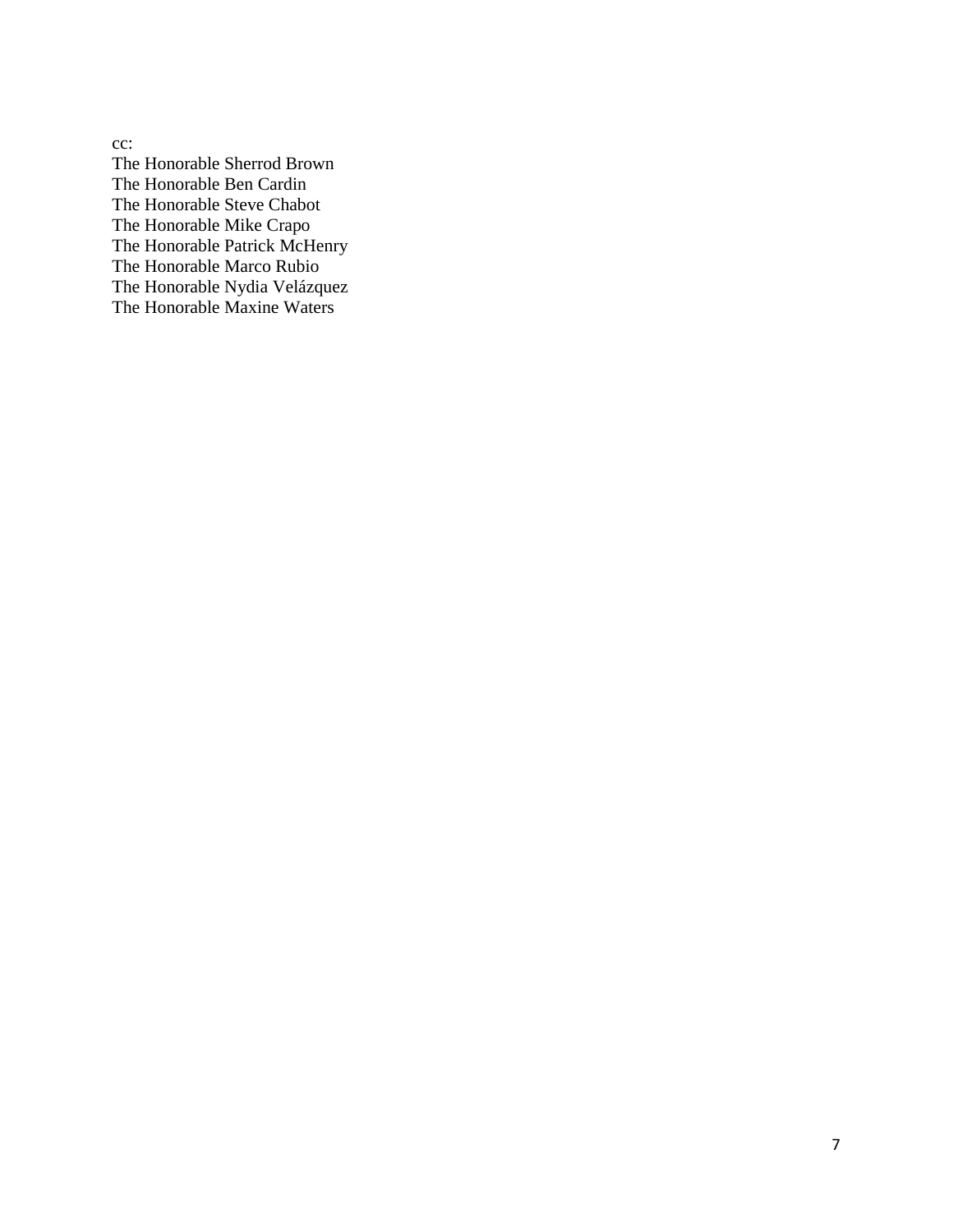November 17, 2020

The Honorable Steven Mnuchin The Honorable Jovita Carranza Secretary **Administrator** 1500 Pennsylvania Avenue NW 409 3rd Street SW Washington, D.C. 20220 Washington, D.C. 20416

U.S. Department of Treasury U.S. Small Business Administration

Dear Secretary Mnuchin and Administrator Carranza:

As the leading 82 national organizations representing the vast majority of the millions of small business borrowers and thousands of lenders participating in the Paycheck Protection Program (PPP), we write to make you aware of concerns that we are concurrently raising with Congress regarding the new review process, which includes the "Loan Necessity Questionnaires," established by your agencies. Specifically, we are concerned that the questionnaires introduce a confusing and burdensome process for both borrowers and lenders, and we fear that it could lead the agencies to inappropriately question thousands of qualified PPP loans made to struggling small businesses.

On behalf of the millions of American workers supported by PPP loans, we would like to work with you directly to avoid this unintended consequence. While several of our organizations have had the opportunity to discuss some of these issues with key agency staff one-on-one, it is important that we communicate the full extent of our concerns on behalf of all the many organizations that have jointly come together as one voice on this critical issue. We appreciate the monumental role that your agencies play in implementing and overseeing PPP lending, and our organizations and the members that we represent look forward to working with you and the agencies to address these issues.

Attached is the letter we are simultaneously transmitting to Congress in which our organizations detail the most critical components of the issues the Loan Necessity Questionnaires and process present.

Of particular importance to flag, we would request that you consider temporarily suspending use of these questionnaires while we collectively address these issues and work together toward a better solution. This seems especially helpful considering that SBA is currently soliciting public comment through November 25 to determine "whether the collection of information is necessary,"<sup>1</sup> and the best approach to do so if deemed necessary. A temporary suspension could help avoid increasing borrower and lender confusion and concern as they attempt to comply with the process while simultaneously providing feedback on it. This action should fit well within your existing plans to be responsive to stakeholder feedback collected during the comment period.

We look forward continuing our dialogue with you.

l

<sup>1</sup> https://www.federalregister.gov/documents/2020/10/26/2020-23594/reporting-and-recordkeepingrequirements-under-omb-review#h-8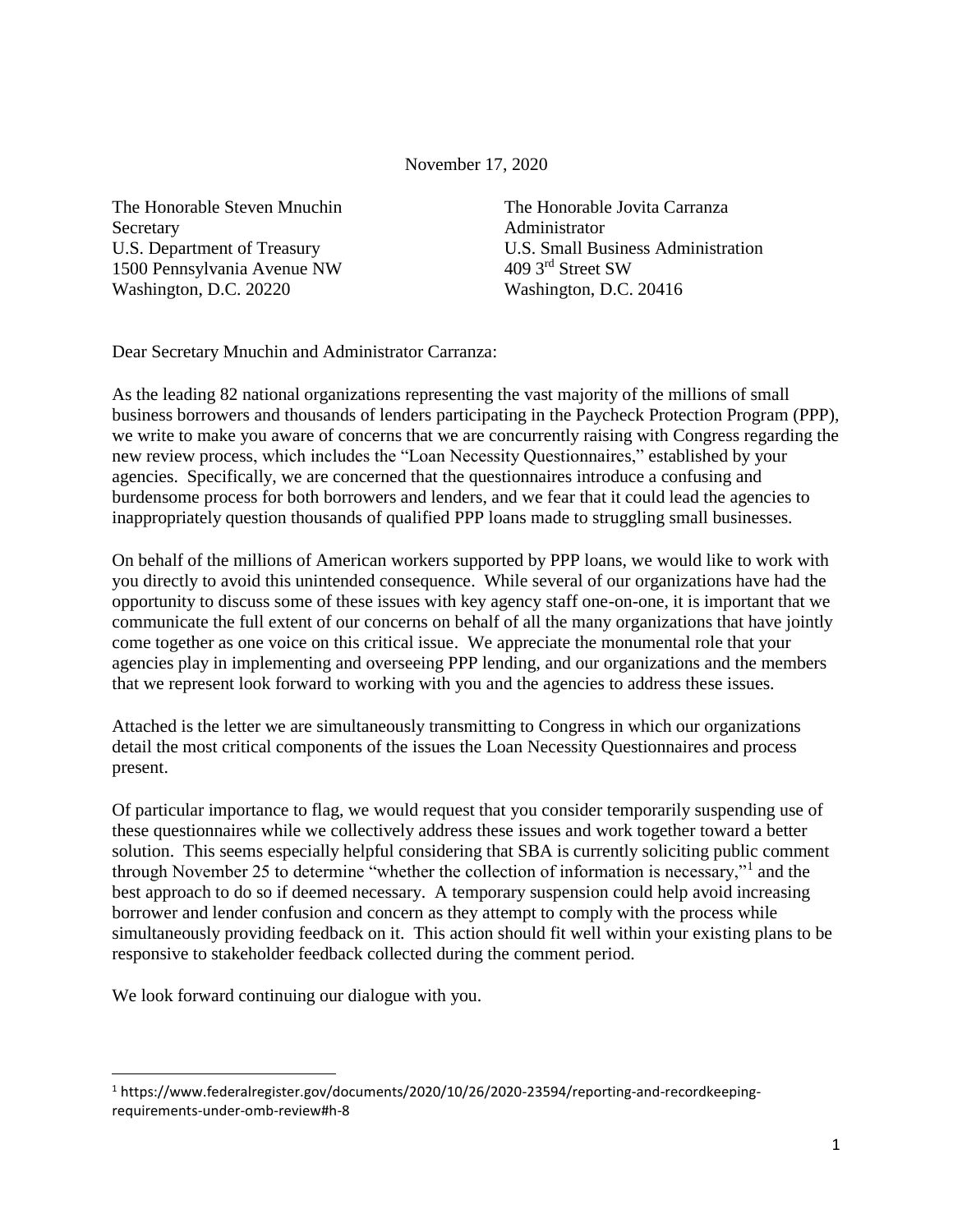#### Sincerely,

American Bakers Association American Bankers Association American Council of Engineering Companies American Financial Services Association American Frozen Food Institute American Hotel & Lodging Association American Institute of CPAs American International Automobile Dealers Association American Lighting Association American Mold Builders Association American Road & Transportation Builders Association American Society of Association Executives American Staffing Association America's SBDC Asian American Hotel Owners Association Associated Builders and Contractors Associated Equipment Distributors Associated General Contractors of America Bank Policy Institute Community Development Bankers Association Construction Industry Round Table Consumer Bankers Association Convenience Distribution Association Credit Union National Association Farm Credit Council Financial Executives International Foodservice Equipment Distributors Association Gases and Welding Distributors Association Glass Packaging Institute Global Business Travel Association Heating, Air-conditioning & Refrigeration Distributors International Independent Community Bankers of America Independent Electrical Contractors Independent Insurance Agents & Brokers of America Industrial Fasteners Institute Institute of Scrap Recycling Industries, Inc. International Association of Movers International Council of Shopping Centers International Dairy Foods Association International Foodservice Distributors Association International Franchise Association Mortgage Bankers Association National Association of Federally-Insured Credit Unions National Association of Government Guaranteed Lenders National Association of Home Builders National Association of Manufacturers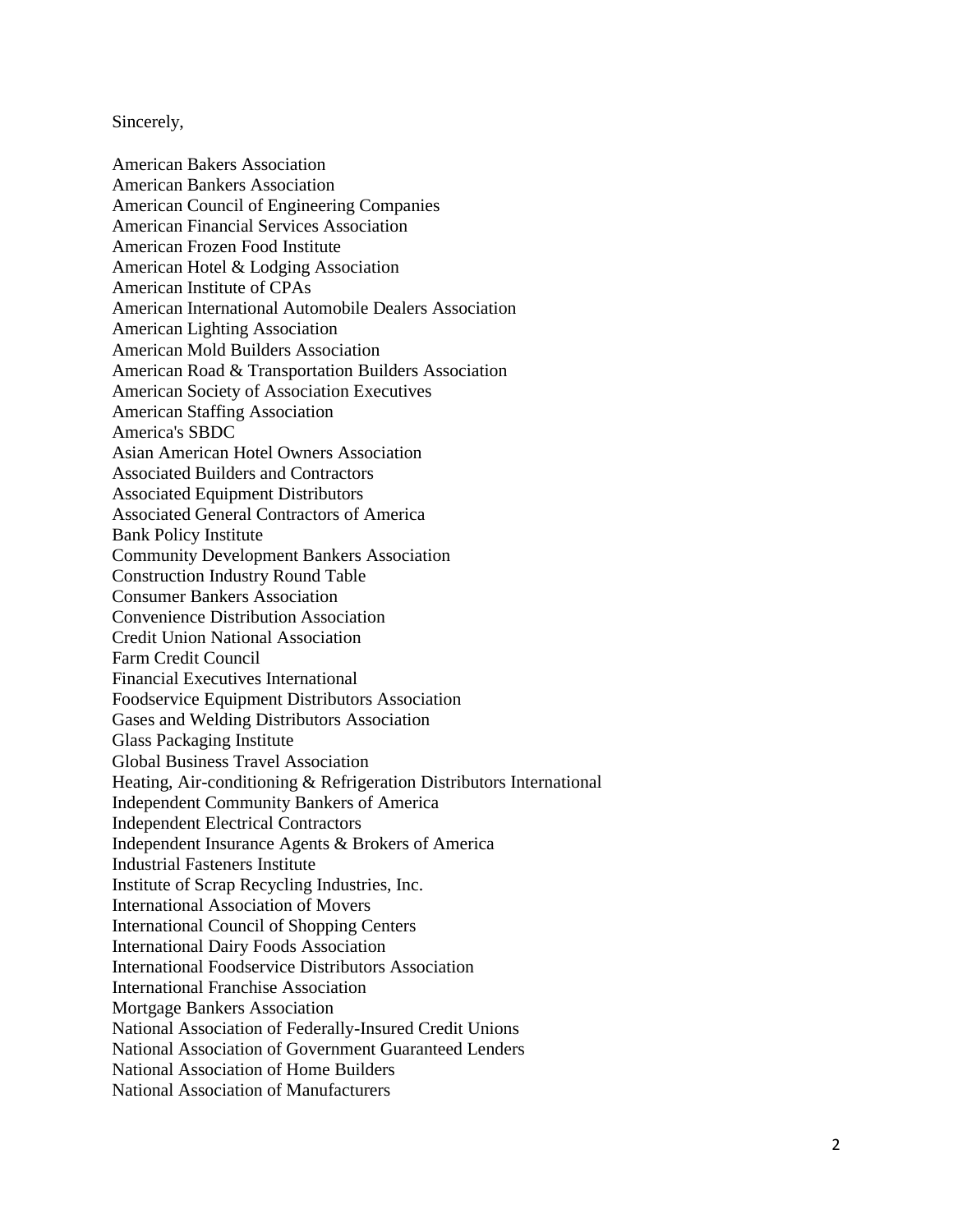National Association of Wholesaler-Distributors National Bankers Association National Community Pharmacists Association National Cooperative Business Association CLUSA National Council of Farmer Cooperatives National Electrical Contractors Association National Fastener Distributors Association National Funeral Directors Association National Marine Distributors Association, Inc. National Marine Manufacturers Association National Mining Association National Ready Mixed Concrete Association National Restaurant Association National Roofing Contractors Association National Small Business Association National Tooling and Machining Association National Wild Turkey Federation NFIB North American Association of Food Equipment Manufacturers North American Die Casting Association Outdoor Power Equipment and Engine Service Association, Inc. Precision Machined Products Association Precision Metalforming Association Professional Beauty Association Project Management Institute S Corporation Association Small Business & Entrepreneurship Council Small Business Investor Alliance Society of Collision Repair Specialists Southeastern Lumber Manufacturers Association Specialty Equipment Market Association The Metals Service Center Institute Tile Roofing Industry Alliance Tire Industry Association U.S. Chamber of Commerce Wine & Spirits Wholesalers of America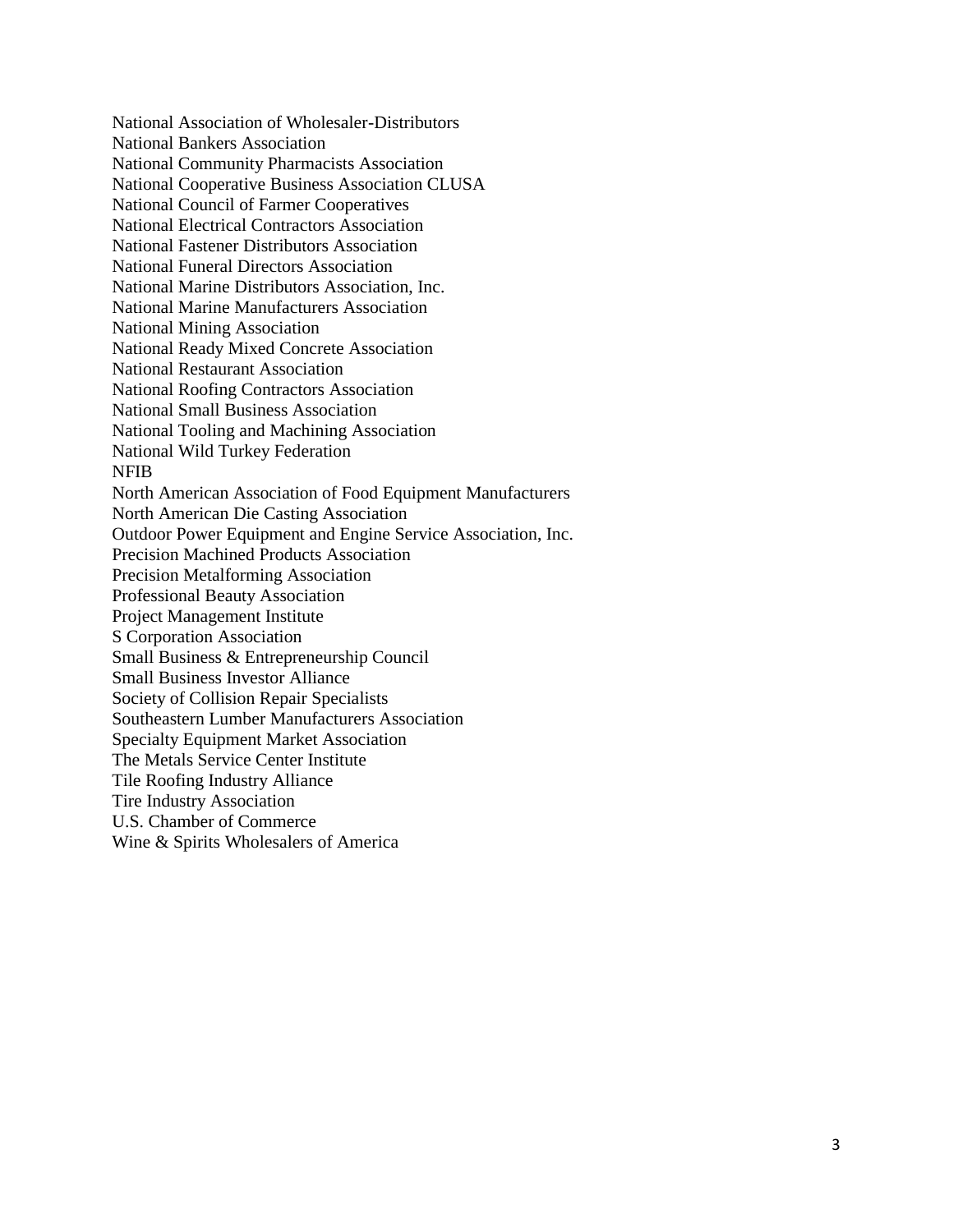#### Attachment

#### November 17, 2020

The Honorable Nancy Pelosi, Speaker U.S. House of Representatives 1236 Longworth House Office Building Washington, D.C. 20515

The Honorable Kevin McCarthy, Leader U.S. House of Representatives 2468 Rayburn House Office Building Washington, D.C. 20515

The Honorable Mitch McConnell, Leader U.S. Senate 317 Russell Senate Office Building Washington, D.C. 20510

The Honorable Charles Schumer, Leader U.S. Senate 322 Hart Senate Office Building Washington, D.C. 20510

Dear Speaker Pelosi, Majority Leader McConnell, Democratic Leader Schumer, and Republican Leader McCarthy:

As the leading 82 national organizations representing the vast majority of the millions of small business borrowers and thousands of lenders participating in the Paycheck Protection Program (PPP) in order to preserve millions of jobs for America's workforce, we write to express concern about a new review process, which includes the "Loan Necessity Questionnaires," established by the Small Business Administration (SBA) and the Department of Treasury (Treasury). The members of our organizations have been on the frontlines both delivering and receiving aid from PPP loans which have been critical to the small business economy over the last eight months. Unfortunately, the questionnaires introduce a confusing and burdensome process for both borrowers and lenders, and we fear that it could lead the agencies to inappropriately question thousands of qualified PPP loans made to struggling small businesses. On behalf of the millions of American workers supported by PPP loans, we urge you to act quickly to work directly with SBA and Treasury to avoid this unintended consequence.

Under the new requirements, PPP borrowers with loans of \$2 million or greater must complete one of two versions of the new Loan Necessity Questionnaire—SBA Forms 3509 (for-profit entities) or 3510 (non-profit entities)—and provide extensive documentation supporting their responses. Currently, the questionnaires only apply to loans of \$2 million and greater that have been submitted to SBA for forgiveness; however, without clear guidance in an Interim Final Rule, we are concerned about what types of review processes could be imposed on other borrowers. To date, the new process has not been described in any official regulations or SBA procedural notices, and the questionnaires have not been posted on either the Treasury or SBA websites.

Our organizations are fully supportive of appropriate review and oversight of PPP loans. The existing PPP Forgiveness Applications (SBA Forms 3508, 3508EZ and 3508S) require extensive documentation that speaks directly to how PPP borrowers retained or re-hired employees in the weeks after receiving PPP funds and throughout the covered period. This information allows the agencies to examine, in great detail and prior to the approval of loan forgiveness, relevant facts to ensure that PPP loan funds were used in the way Congress intended.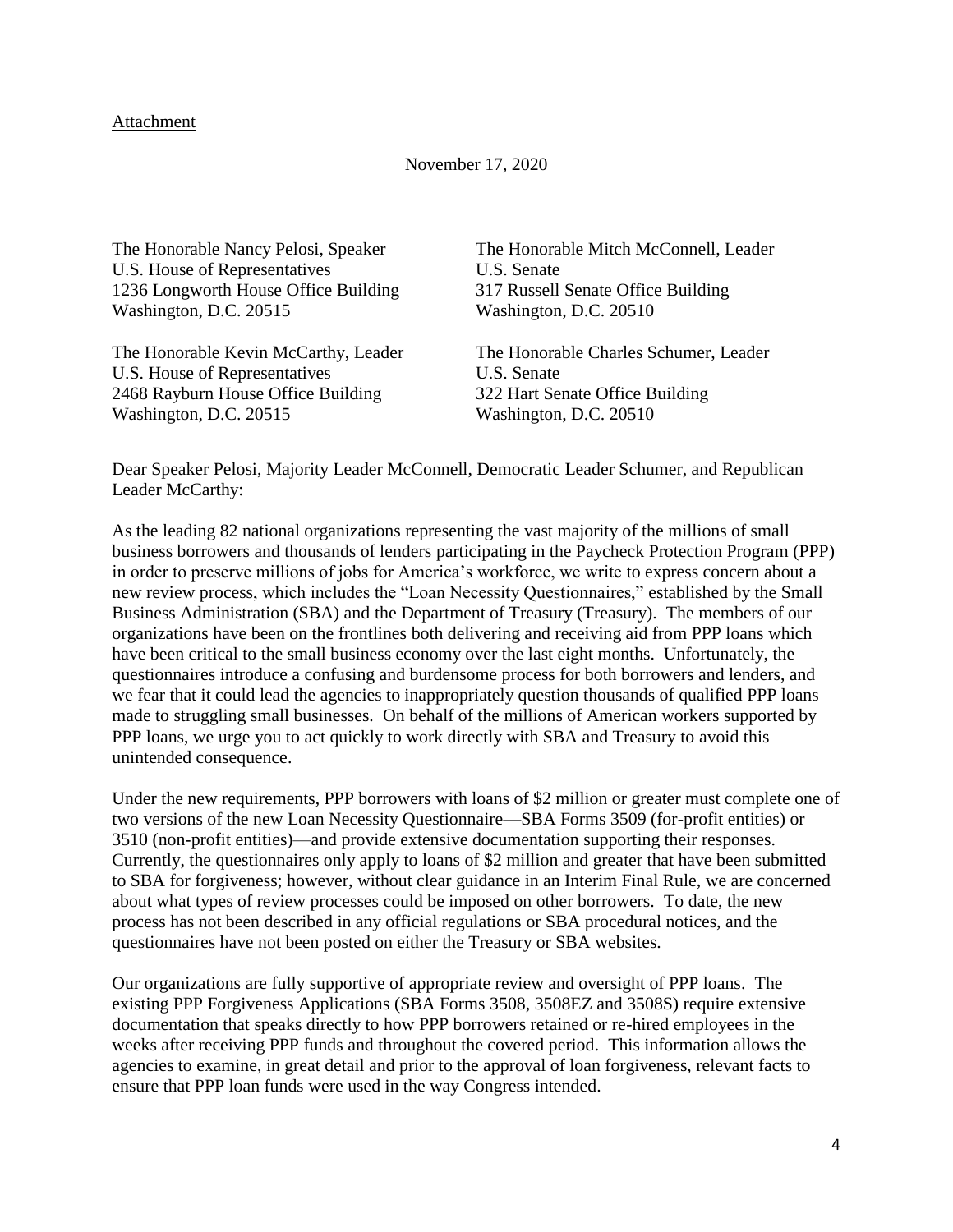We also understand the agencies would like to conduct further review into certain loans. We strongly encourage you to ensure that all agency review processes are necessary and appropriate to avoid undue burden on borrowers and lenders, possible bias and subjectivity, or concerning departures from requirements borrowers and lenders understood from the statute and original implementing guidance. We do not believe that the information collection sought by the new Loan Necessity Questionnaires achieves this appropriate balance.

### *The CARES Act Requirements Related to Borrower Good Faith Certifications*

When Congress created PPP loans, borrowers and lenders understood that a small business that met various eligibility criteria would also be required to make a "good faith certification" of need for the loan at the time of the loan application. Specifically, the CARES Act calls for an eligible recipient to certify that the "uncertainty of current economic conditions makes necessary the loan request to support the ongoing operations of the eligible recipient." The statute did not define the words "uncertainty" or "necessary" and did not provide standards by which to measure compliance, nor have those terms ever been defined in subsequent implementing guidance by the agencies.

Both borrowers and lenders understood that the goal of the program as enacted by Congress was to encourage small businesses to retain their employees in order to avoid sending millions of workers to unemployment lines because of circumstances related to the pandemic which were beyond their control. With this goal in mind, the certification was intended to permit a borrower to self-assess its need for a PPP loan based on the economic uncertainty it was aware of *at the time of its loan application*. With no way to predict how long business closures would last or quantify potential losses their business might suffer, borrowers were directed to make their own good faith determination whether the loan was necessary to maintain operations and continue paying their employees, rather than take the precautionary steps that the uncertain circumstances may have otherwise encouraged them do, such as furloughing employees.

# *Policy Concerns with the Questionnaires—Misplaced Timing & Reliance on Data Unrelated to Program Requirements*

While subsequent agency guidance as far back as April announced the agencies' intent to conduct automatic reviews on all loans \$2 million and greater, neither borrowers nor lenders could have anticipated the approach now laid out in the Loan Necessity Questionnaires.

Language included on the forms notifies lenders and borrowers that the "information collected will be used to inform SBA's review of [the borrower's] good faith certification" described above. The form goes on to specify that "Failure to complete the form and provide the required supporting documents may result in SBA's determination" that the PPP loan, the loan amount, or any applicable forgiveness is "ineligible." While the questionnaire states that receiving "this form does not mean that SBA is challenging that certification," the types of questions included and the implications that can be drawn from them raise concerns regarding the potential direction of an agency review.

The questionnaire presents two fundamental policy concerns: a focus on the wrong timeframe during which need for the PPP loan must be assessed and an apparent reliance on assessing the good faith certification based on information unrelated to what the borrower was asked to consider. The questionnaire requests metrics, narratives, and documentation that all paint a picture of whether the borrower has been successful or has been struggling throughout the pandemic. Specifically, questions seek gross revenue comparisons between 2020Q2 and 2019Q2, specific start and end dates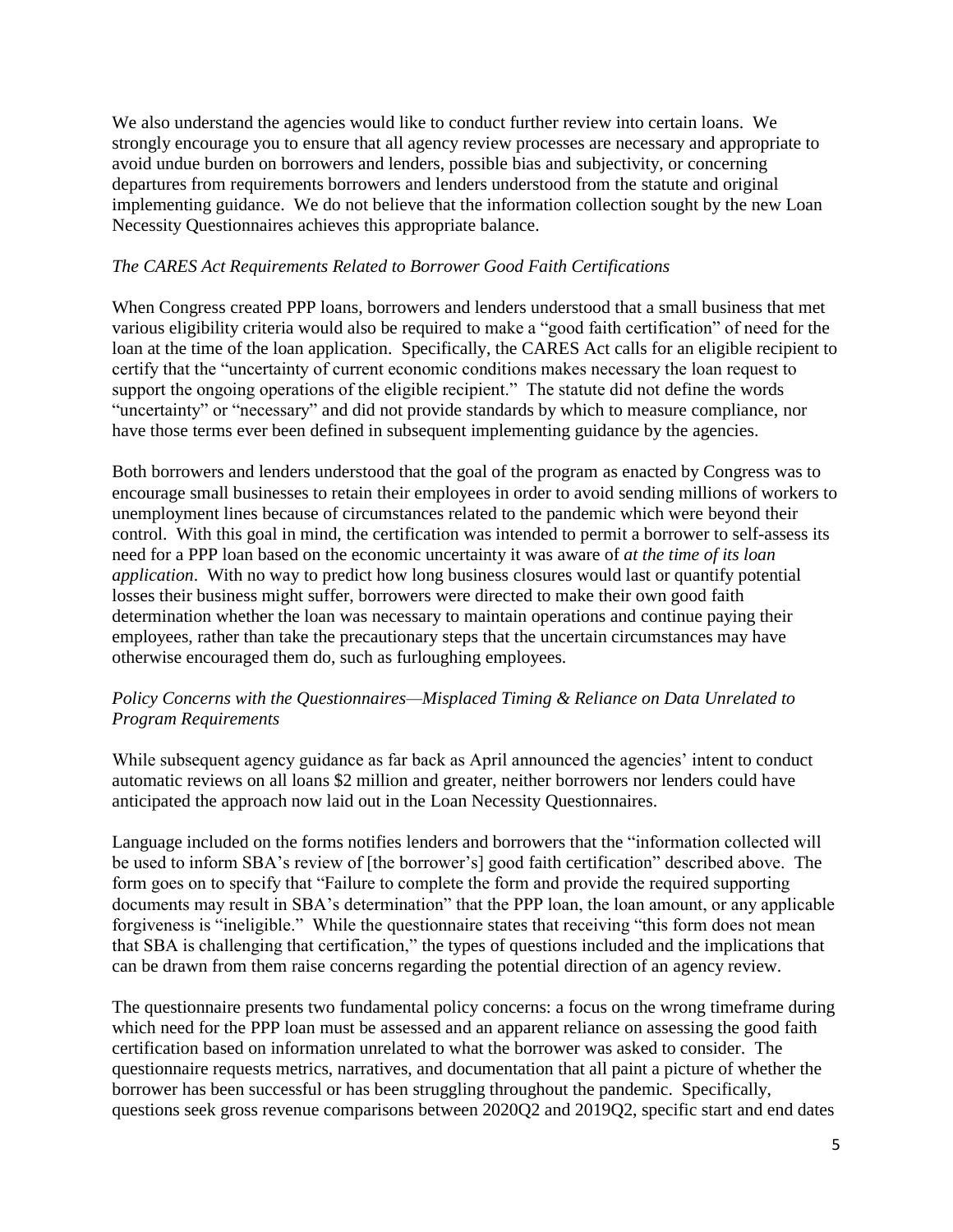of any state or local shutdown orders that have occurred during the pandemic, any cash outlays for any business alterations due to closures since March, and a detailed assessment of a borrower's financial standing since March through current bank statements and other data. These questions focus on the wrong timeframe. The borrower was asked to certify in good faith that economic uncertainty made the loan necessary *at the time of the borrower's application for the loan*. The law required that the borrower self-assess to the best of its ability with the information it had *at the time*. Any circumstances that happened after the certification was made and throughout the pandemic should have no bearing on evaluating the borrower's good faith statement at the time it made the certification.

In addition, questions regarding current liquidity information and revenue data during the weeks and months after the good faith attestation of need require reporting outside the scope of evaluating a borrower's attestation. We are also surprised at inquiries that could veer into the personal finances of small business owners, even seeking exact dollar amounts of all cash on hand with supporting documentation. The CARES Act did not include a means-based test, revenue reduction test, liquidity test, or any other metric to assess financial standing in order to assign prioritization of PPP loans to certain borrowers over others. To the contrary, Congress explicitly directed that the requirement in other SBA loan programs that the borrower be unable to obtain credit elsewhere shall not apply to PPP loans. While Congress has since introduced numerous legislative proposals that could introduce liquidity or revenue-based assessments in a future extension or second round of PPP lending, per the existing statute those considerations are inapplicable and inappropriate as it relates to the forgiveness of any currently outstanding PPP loan.

Requiring submission of revenue and liquidity data appears to signal a bias against PPP borrowers that managed to survive or remain profitable despite the COVID-19 pandemic. For many borrowers, it was the PPP loan that provided the means by which they could withstand the economic uncertainty they were facing. PPP loan requirements directed PPP borrowers to use the majority of loan funds to keep employees on their payrolls, giving them the ability to direct other available liquidity or revenue to other aspects of the ongoing operations of their business. If a PPP borrower emerges from the pandemic reporting steady or increased revenue with healthy liquidity and continuing employment, for that borrower and its employees, the program was successful in meeting its goal to help sustain the economy. We are worried that the questionnaire implies conclusions in the opposite direction.

There are other elements of the questionnaire that require data that should not have any bearing on evaluating a borrower's good-faith attestation of uncertain economic conditions that necessitate a PPP loan to maintain operations, and we are concerned that the borrower's answers may lead to a misinformed analysis by the agencies. Some of these examples include statements that focus on whether closures or changes in operations were either mandatory or voluntary, and details on which governmental jurisdiction mandated the closures. These and many others should not correlate to a borrower's up-front attestation of need for a PPP loan. And most concerning, there has not been any direction or explanation of how the answers to any of the questions will be viewed or interpreted by SBA.

### *Process Burden on Borrowers & Lenders*

Both borrowers and lenders also have concerns relating to the burden the new review process presents. Based on instructions compiled from the questionnaires and a SBA letter to lenders transmitted through the PPP Loan Forgiveness Portal, program participants learn that: lenders have 5 days from receipt of the letter to notify borrowers of SBA's new review process, including the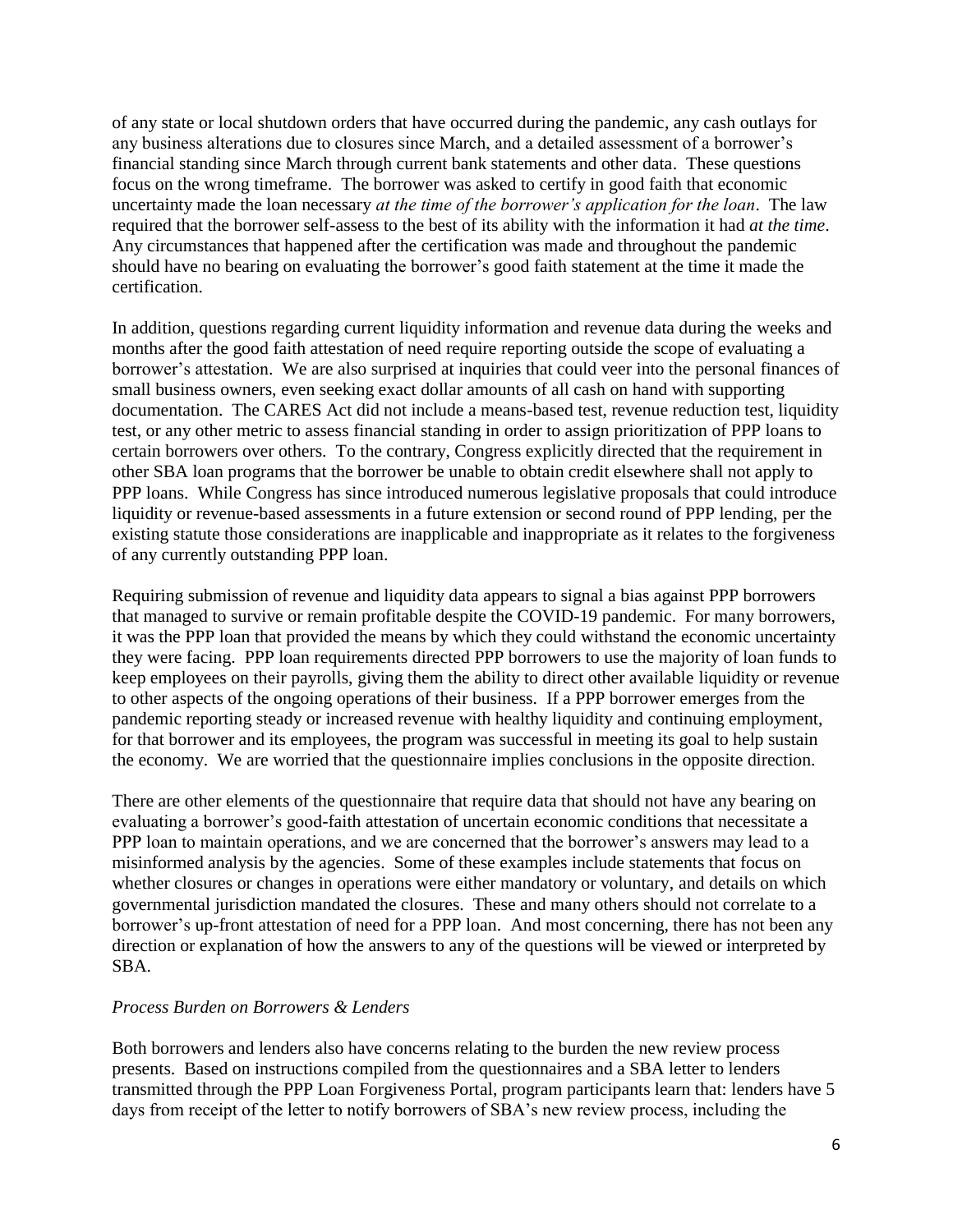obligation to complete the questionnaire; borrowers have 10 days from the time of receipt of notice from the lender to complete the questionnaire; and lenders then have 5 days after receiving the completed forms to upload them to the PPP Forgiveness Platform "and separately input [borrower] responses to each question into the web form available in the platform." These deadlines are impractical and compliance by borrowers and lenders would be virtually impossible in most cases. The nine-page questionnaire demands a level and type of reporting never previously required from borrowers by statute or in in any process in PPP lending thus far. Based on conversations with PPP borrowers, we believe the agencies' estimate that borrowers would need 90 minutes to complete the paperwork substantially understates the actual burden presented by the forms.

Furthermore, the SBA letter to lenders referenced above informs lenders of additional borrower and lender documentation requirements which are not disclosed on the questionnaire and must also be submitted to SBA. Of note, the lender is asked to provide a written notice to the borrower requiring the borrower to submit to the lender documentation that the original Forgiveness Application characterized as "Documentation that Each Borrower Must Maintain but is Not Required to Submit." Borrowers and lenders were not aware until now that this extensive document production must be submitted to the agency, further increasing the paperwork burden on borrowers and lenders.

Reliance on lenders to perform these new functions raises liability concerns regarding any errors made when entering information and also where lenders would stand if a borrower refuses to complete the questionnaire. Private-sector lending partners want to continue to be helpful and ultimately support borrowers, but this new process places them in the uncomfortable position of trying to help their customers through a process that they themselves do not understand.

# *Recommendation for an Appropriate Approach*

l

If the agencies want to inquire further into the necessity or suitability of a PPP loan for certain categories of eligible small businesses, we recommend that a better approach would be to ask the borrower to provide a narrative statement with any documentation the borrower believes appropriate to support the basis for its good faith certification that the uncertainty in economic conditions made the PPP loan necessary to support the ongoing operations of the business. This approach would satisfy commitments made by the agencies to review certain loans beyond the Forgiveness Application, but would not impose major changes to PPP criteria in an after the fact manner that could penalize small businesses that played by the rules. Most importantly, this simple, understandable narrative format would honor what was required of borrowers by the CARES Act.

We would also recommend that Congress encourage the agencies to temporarily suspend use of these questionnaires while we collectively address these issues and work together toward a better solution. This seems especially helpful considering that SBA is currently soliciting public comment through November 25 to determine "whether the collection of information is necessary,"<sup>2</sup> and the best approach to do so if deemed necessary. A temporary suspension could help avoid increasing borrower and lender confusion and concern as they attempt to comply with the process while simultaneously providing feedback on it. This action should fit well within SBA's existing plans to be responsive to stakeholder feedback collected during the comment period.

<sup>2</sup> https://www.federalregister.gov/documents/2020/10/26/2020-23594/reporting-and-recordkeepingrequirements-under-omb-review#h-8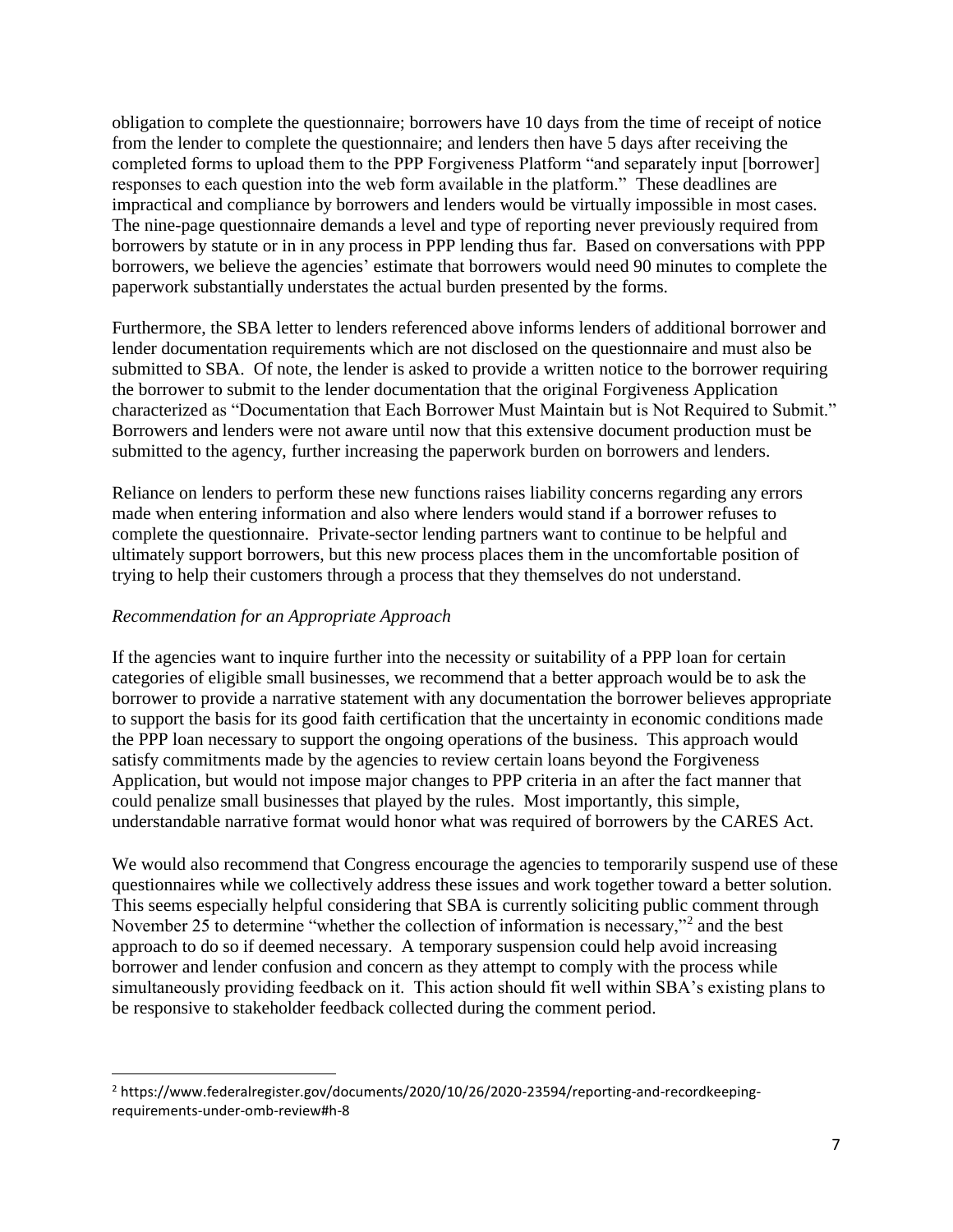Please be aware that we are concurrently communicating these recommendations to the agencies.

As the organizations that represent millions of PPP participants who want to see this critical program succeed, we have very real concerns that the PPP would not serve America's needs in the way that was envisioned if the issues related to these questionnaires are not addressed. Going forward, with respect to any proposal to extend PPP lending or establish a similar program, our members are worried that these new agency review procedures could chill the appetites of small businesses and lenders to participate, an outcome that we all would like to avoid.

We urge you to work with the agencies to promptly address the issues that we have identified related to the Loan Necessity Questionnaire process without waiting for legislative negotiations regarding any potential new recovery package. We appreciate the critical and monumental role that both Congress and the agencies play in implementing and overseeing PPP lending, and our organizations and the members that we represent look forward to working with you and the agencies to address these issues.

### Sincerely,

American Bakers Association American Bankers Association American Council of Engineering Companies American Financial Services Association American Frozen Food Institute American Hotel & Lodging Association American Institute of CPAs American International Automobile Dealers Association American Lighting Association American Mold Builders Association American Road & Transportation Builders Association American Society of Association Executives American Staffing Association America's SBDC Asian American Hotel Owners Association Associated Builders and Contractors Associated Equipment Distributors Associated General Contractors of America Bank Policy Institute Community Development Bankers Association Construction Industry Round Table Consumer Bankers Association Convenience Distribution Association Credit Union National Association Farm Credit Council Financial Executives International Foodservice Equipment Distributors Association Gases and Welding Distributors Association Glass Packaging Institute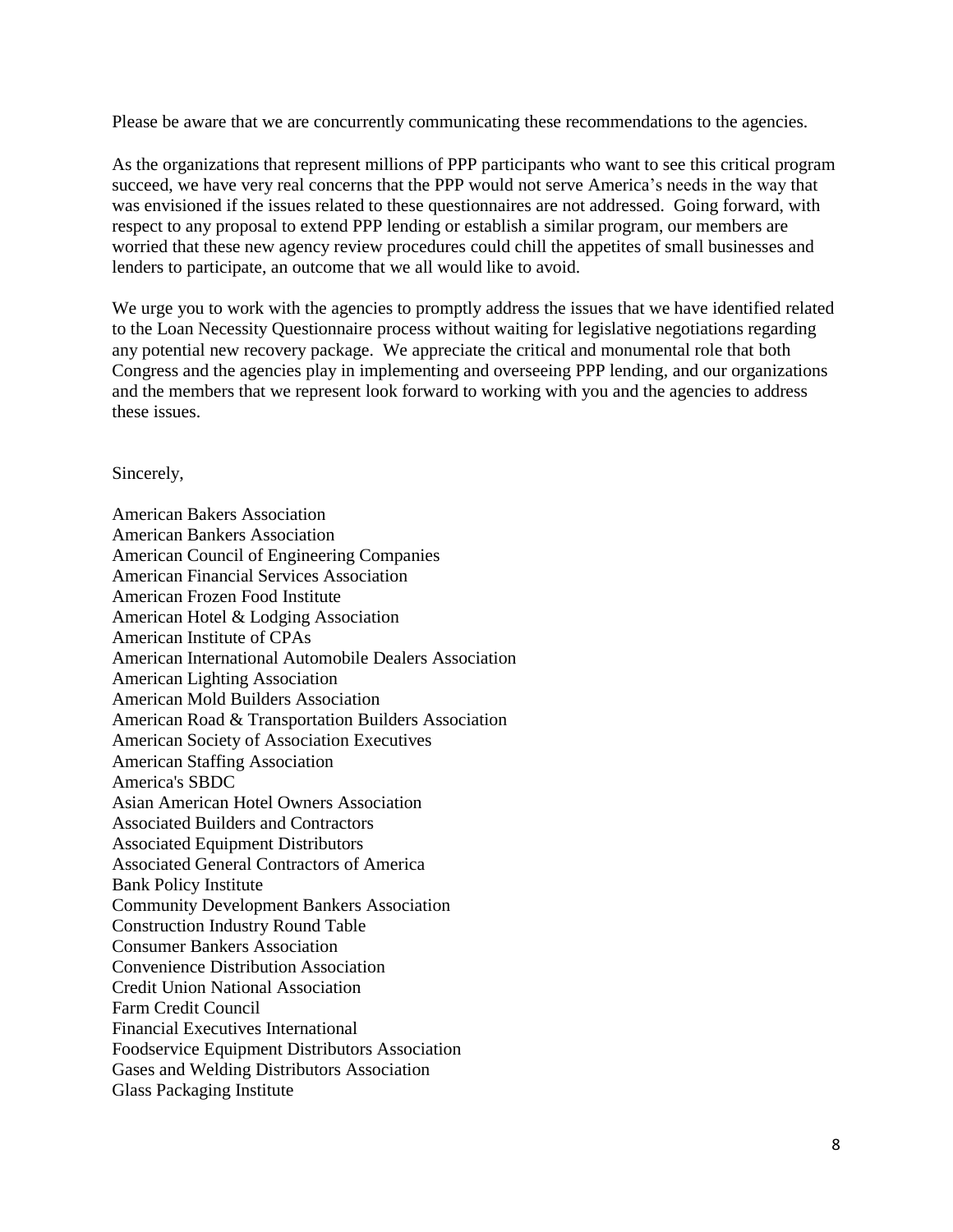Global Business Travel Association Heating, Air -conditioning & Refrigeration Distributors International Independent Community Bankers of America Independent Electrical Contractors Independent Insurance Agents & Brokers of America Industrial Fasteners Institute Institute of Scrap Recycling Industries, Inc. International Association of Movers International Council of Shopping Centers International Dairy Foods Association International Foodservice Distributors Association International Franchise Association Mortgage Bankers Association National Association of Federally -Insured Credit Unions National Association of Government Guaranteed Lenders National Association of Home Builders National Association of Manufacturers National Association of Wholesaler -Distributors National Bankers Association National Community Pharmacists Association National Cooperative Business Association CLUSA National Council of Farmer Cooperatives National Electrical Contractors Association National Fastener Distributors Association National Funeral Directors Association National Marine Distributors Association, Inc. National Marine Manufacturers Association National Mining Association National Ready Mixed Concrete Association National Restaurant Association National Roofing Contractors Association National Small Business Association National Tooling and Machining Association National Wild Turkey Federation NFIB North American Association of Food Equipment Manufacturers North American Die Casting Association Outdoor Power Equipment and Engine Service Association, Inc. Precision Machined Products Association Precision Metalforming Association Professional Beauty Association Project Management Institute S Corporation Association Small Business & Entrepreneurship Council Small Business Investor Alliance Society of Collision Repair Specialists Southeastern Lumber Manufacturers Association Specialty Equipment Market Association The Metals Service Center Institute